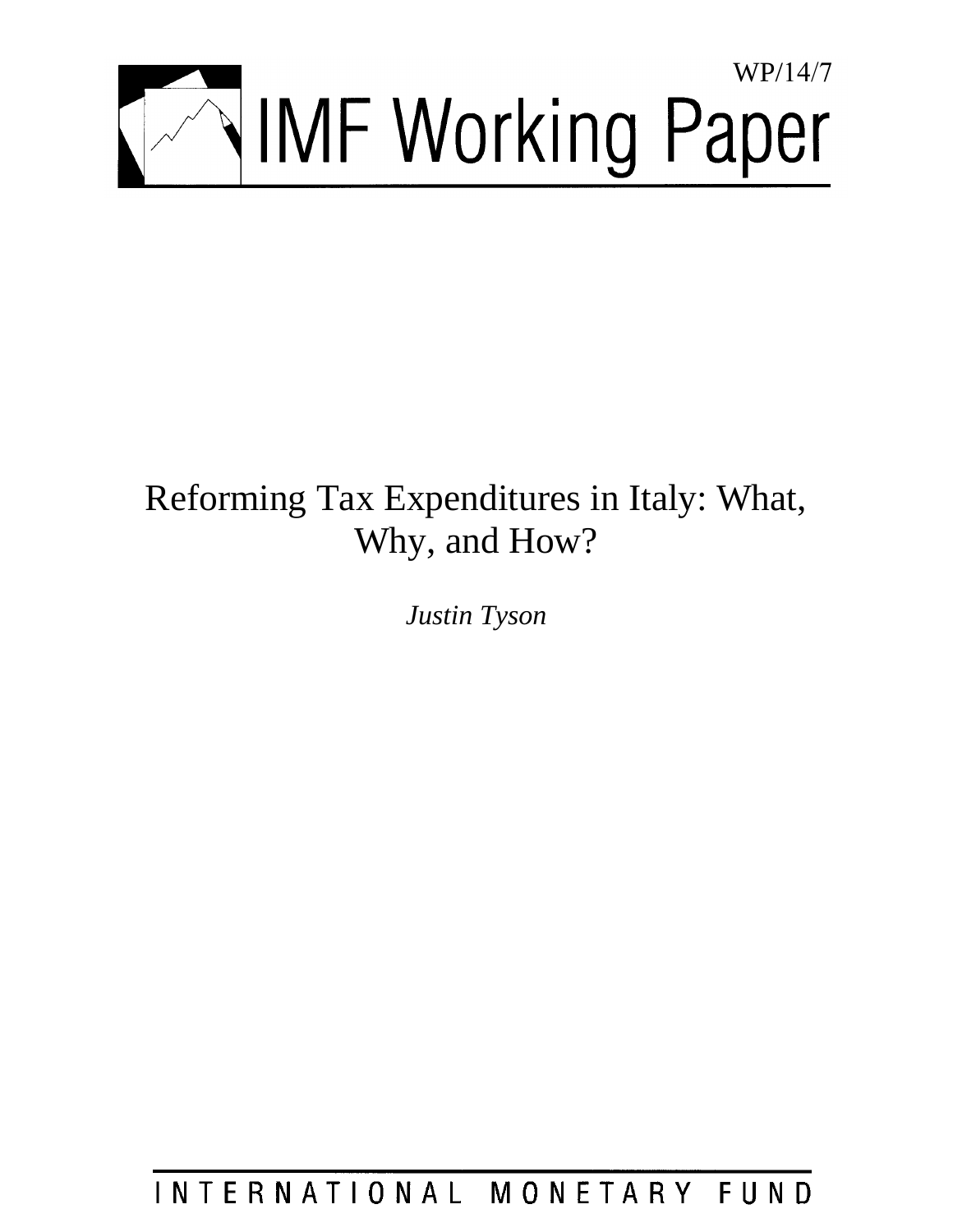#### **IMF Working Paper**

#### EUR

#### **Reforming Tax Expenditures in Italy: What, Why, and How?<sup>1</sup>**

#### **Prepared by Justin Tyson**

Authorized for distribution by Kenneth Kang

January 2014

**This Working Paper should not be reported as representing the views of the IMF.** The views expressed in this Working Paper are those of the author(s) and do not necessarily represent those of the IMF or IMF policy. Working Papers describe research in progress by the author(s) and are published to elicit comments and to further debate.

#### **Abstract**

The IMF has advised country authorities to roll back tax expenditures as a way to support fiscal consolidation efforts—urging them to evaluate tax expenditures according to clear criteria, and assessing their impact on public finances, economic efficiency, equity, and administrative and compliance costs. This paper analyzes tax expenditures in Italy, considering the extent to which tax expenditures can be considered part of an optimal tax system and possible reforms.

JEL Classification Numbers: H11, H21, H29, H61

Keywords: Tax expenditures, optimal taxation, efficiency, equity, budget process

Author's E-Mail Address:jtyson@imf.org

<sup>&</sup>lt;sup>1</sup> This paper, which develops the findings of IMF (2012), has benefitted from comments and inputs received from Ruud De Mooji, Luc Eyraud, Kenneth Kang, and Michael Keen. The author would also like to thank the staff and advisors of the Italian Ministry of Economy and Finance for helpful discussions. David Velazquez provided research support, and Barbra Licudine and Amara Myaing provided editorial help.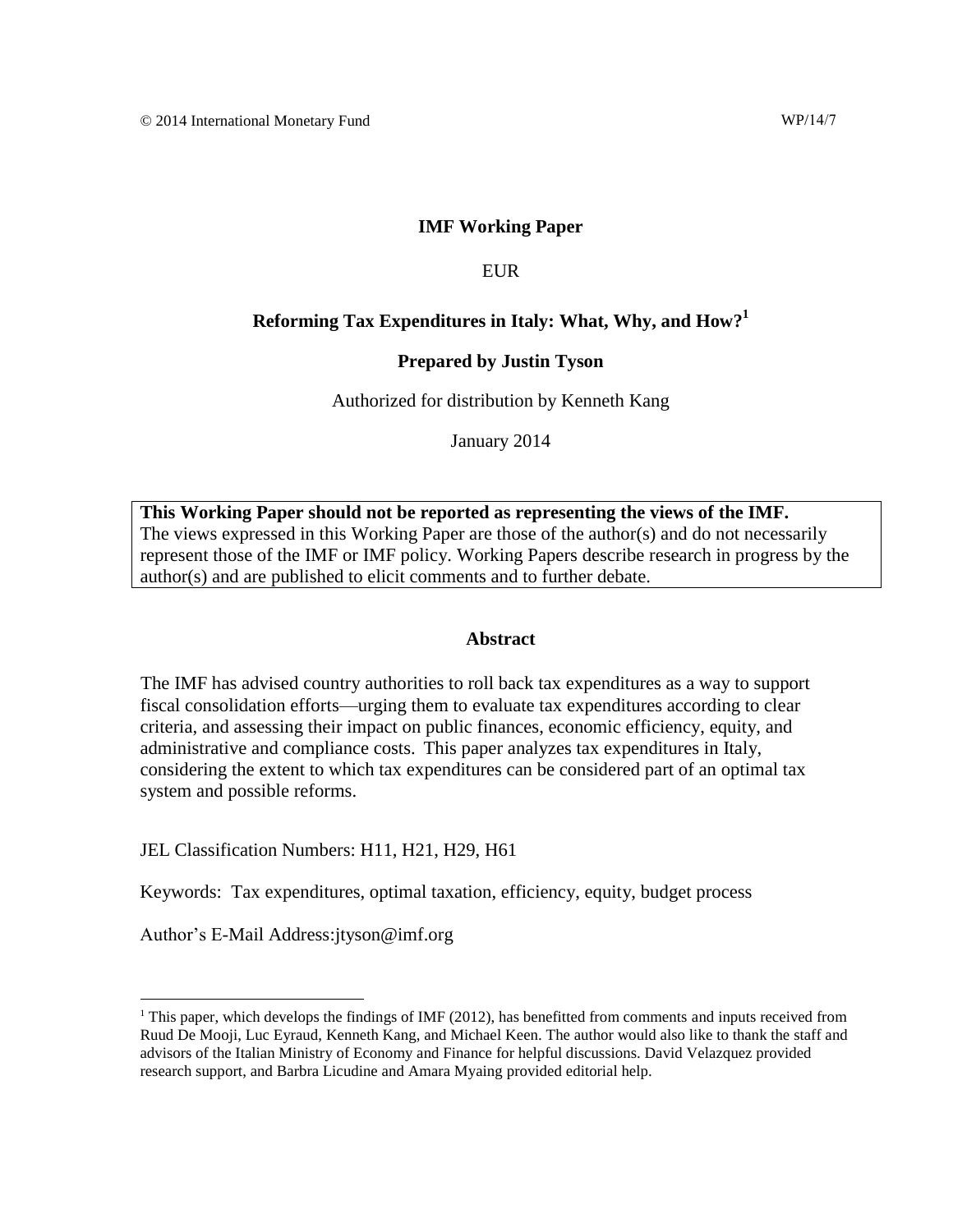| Contents     | Page |
|--------------|------|
|              |      |
|              |      |
|              |      |
|              |      |
|              |      |
|              |      |
|              |      |
|              |      |
|              |      |
|              |      |
| Tables       |      |
| Figures      |      |
| <b>Boxes</b> |      |
| Annex        |      |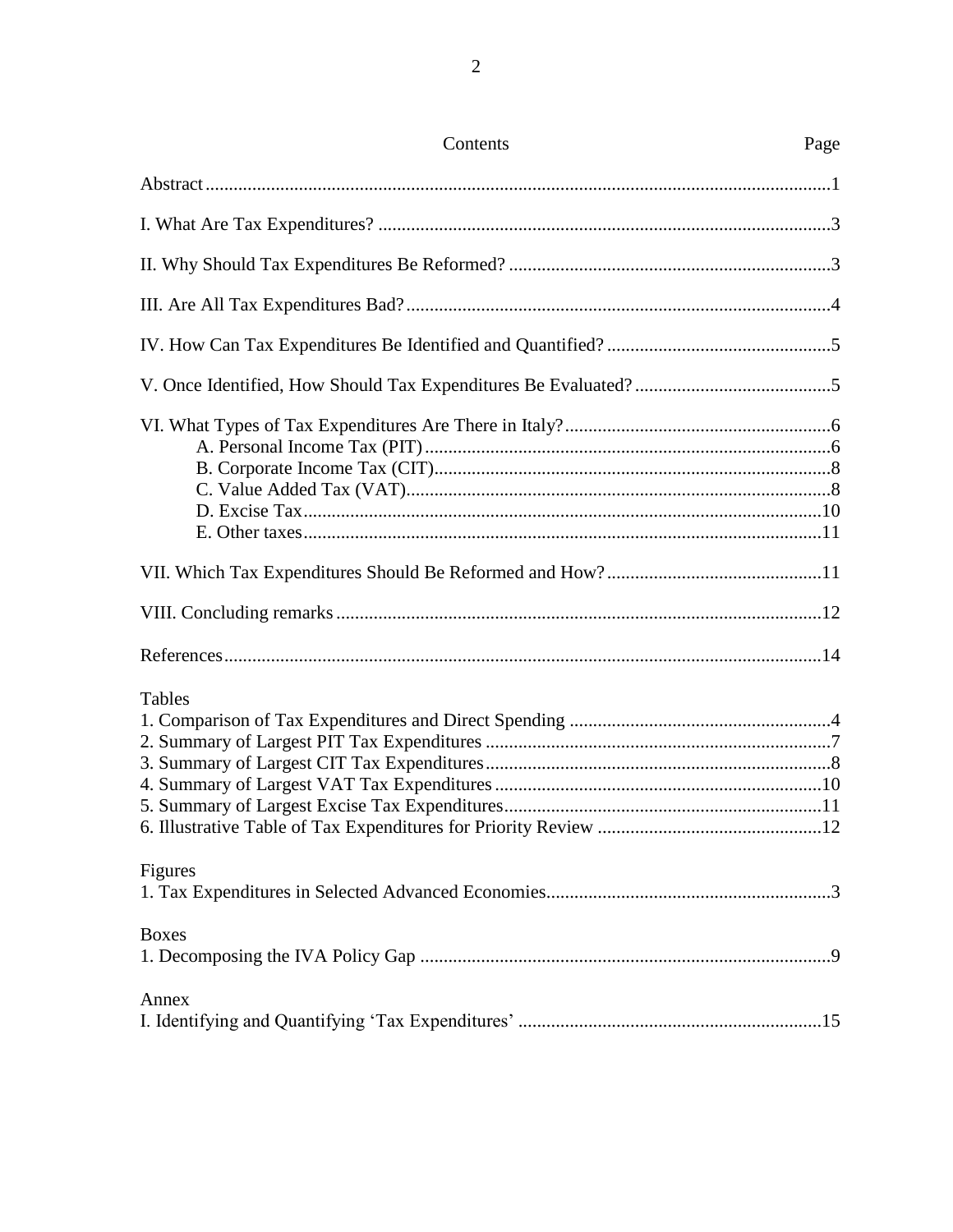#### **I. WHAT ARE TAX EXPENDITURES?**

Tax expenditures are government revenues foregone as a result of differential, or preferential, treatment of specific sectors, activities, regions, or agents. They can take many forms, including allowances (deductions from the base), exemptions (exclusions from the base), rate relief (lower rates), credits (reductions in liability) and tax deferrals (postponing payments). International comparisons are complicated by different methodologies and assessments as to what constitute a tax expenditure, but the practice is pervasive, and tax expenditures in Italy are clearly elevated.



## **II. WHY SHOULD TAX EXPENDITURES BE REFORMED?**

Tax expenditures can have major consequences for the fairness, complexity, efficiency, and effectiveness of not only the tax system itself but, since they often serve purposes that might be (or are also) pursued through public spending, of the wider fiscal system.

 *Tax expenditures can compromise fairness.* Tax expenditures can be a poor way of pursuing equity objectives: in a progressive tax system, for instance, any policy that reduces taxable income will benefit most those in the highest marginal tax bracket and convey no benefit to those out of the tax system, a potential reason for using tax credits (or spending measures) instead. The tax expenditures associated with the reduced VAT rates in Italy, for instance, in themselves increase progressivity—but much of the benefit will go to the better off, so that the same equity objectives could likely be pursued at less cost through social spending.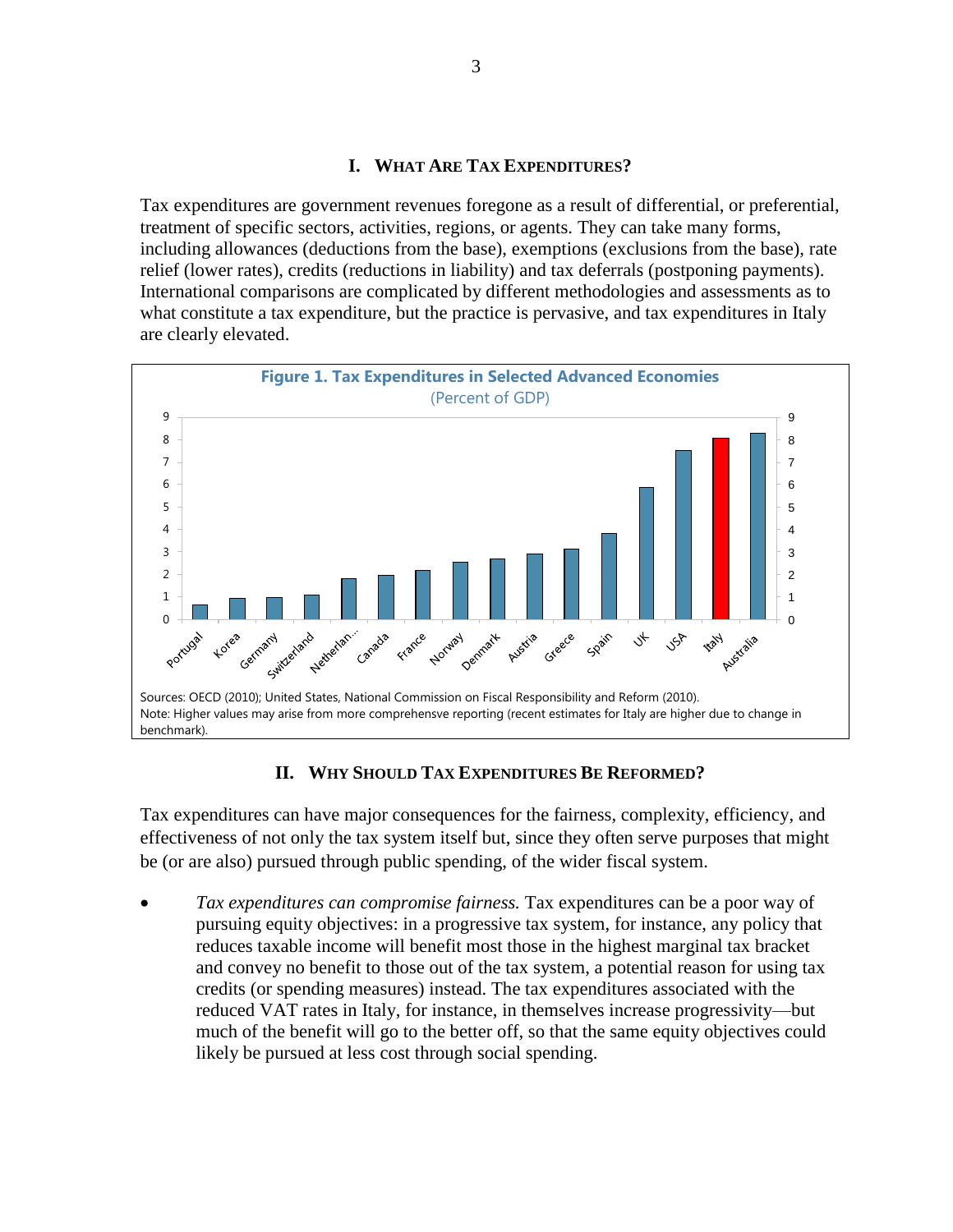- *Tax expenditures can be inefficient and poorly targeted.* Tax expenditures can create unintended or unwelcome distortions: the current deduction of mortgage interest, for instance, may have been appropriate when imputed income from owner-occupation was effectively taxable, but now may encourage leveraged housing finance.
- *Tax expenditures are vulnerable to lobbying.* Special interest groups may find it easier to argue for tax breaks than for explicit spending support. Tax expenditures often bypass the scrutiny accorded to spending in the regular budget and may not require annual renewal in the budgetary process—this lack of transparency may explain some of the appeal they hold for policy makers.

## **III. ARE ALL TAX EXPENDITURES BAD?**

Not all tax expenditures are necessarily bad. For example, tax expenditures could benefit from administrative economies of scale—as they usually deliver their "rewards" through a reduction in taxes that would have been paid anyway, spending ministries do not need to allocate resources to administering substitute programs in either cash or kind.

Not all tax expenditures are unjustifiable tax loopholes (Buckley, 2011). In fact, tax expenditures can also be a way of achieving fair and efficient taxation: for example, the largest single tax expenditure in Italy is a tax credit that serves the same purpose as basic taxfree thresholds serve elsewhere. The table below provides a comparison of tax expenditures and direct spending, summarizing the main costs and benefits.

| <b>Table 1. Comparison of Tax Expenditures and Direct Spending</b> |                                                                                                   |                                                                                        |  |
|--------------------------------------------------------------------|---------------------------------------------------------------------------------------------------|----------------------------------------------------------------------------------------|--|
|                                                                    | <b>Tax Expenditures</b>                                                                           | <b>Direct Spending</b>                                                                 |  |
| Accessibility for<br>beneficiaries                                 | Simple, because of their automatic nature.                                                        | More complex, requiring selection.                                                     |  |
| Administrative and<br>compliance costs                             | High, if exemptions are properly monitored.                                                       | Medium, due to necessity of a selection and<br>allocation system.                      |  |
| Possible abuses                                                    | Evasion, avoidance, and rent seeking.                                                             | Arbitrariness, inefficiency, and capture of the<br>allocating body.                    |  |
| Flexibility                                                        | Work with permanent laws, thereby<br>generating stability but also inertia.                       | Work with budgets, evaluations, and regular<br>reallocations. 1/                       |  |
| Transparency and<br>accountability                                 | Their automatic nature does not contemplate<br>control mechanisms or accountability.              | Must be approved by the legislature, as with all<br>government expenditure.            |  |
| Expenditure control                                                | Expenditure determined ex-post; uncertain<br>and unlimited, which can cause fiscal<br>imbalances. | Programmed and controlled spending, limited<br>by budget law.                          |  |
| Equity                                                             | Only potential taxpayers benefit, and those<br>with the highest income often benefit the<br>most. | Discretion can provide more equitable access,<br>enhancing targeting of beneficiaries. |  |
|                                                                    | Source: Villela, Lemgruber, and Jorratt (2010) in April 2011 Fiscal Monitor.                      |                                                                                        |  |
|                                                                    | 1/ This has not been the case in Italy, where the budget contains many legal rigidities.          |                                                                                        |  |

While generalizations are difficult, the literature points to some guidelines for incorporating tax expenditures within an optimal tax framework. For income taxes, broadly defined bases allow for lower marginal rates, while generously defined exemptions can help with equity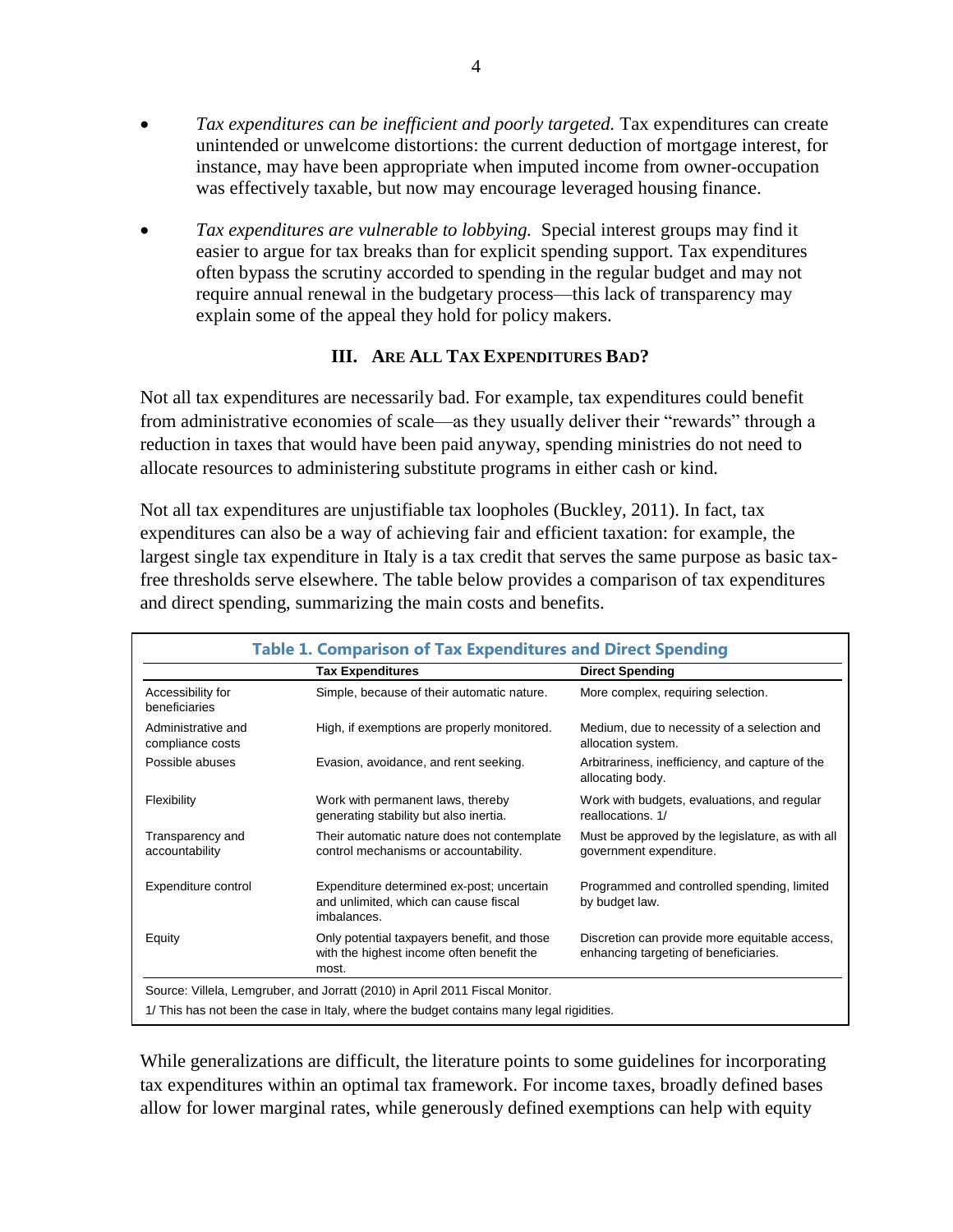goals and also reduce compliance and administrative costs. Standard allowances can reduce equity but are simpler to enforce (see Alm, 1996, for a fuller discussion). Consumption taxes should be largely proportional—any divergences should focus on higher rates for goods and services that are unresponsive to price changes or that generate negative spillovers (Alm, 1996). Welfare objectives are likely best pursued through well targeted subsidies (Johansson et al., 2008).

# **IV. HOW CAN TAX EXPENDITURES BE IDENTIFIED AND QUANTIFIED?**

Identifying and quantifying tax expenditures are critical for an understanding, and informed public discussion, of the overall impact of the tax system. The first step is the definition of a benchmark tax system. It is this norm that allows identification of provisions in the tax system that are part of this tax norm and those that are not. However, there is no consensus on how to define a tax norm.

The main distinction is between approaches that use a norm based on theoretical concepts of income, consumption, or value-added taxes and those that use a country's own tax laws as a basis to define the benchmark, isolating differential or preferential treatment judged as tax expenditures (e.g., targeted provisions to address specific policy objectives). The former will classify as tax expenditures elements which might otherwise be considered part of tax  $design.<sup>2</sup>$ 

Once tax expenditures have been identified, the second step is to quantify the budgetary cost of the individual tax expenditure "policies." Most countries estimate the loss in government revenue due to the tax expenditure, based on the actual uptake of the differential treatment. Substantial work has already been undertaken on the identification and quantification of tax expenditures in Italy. A report, commissioned by the Ministry of Economy and Finance (MEF), identifies and costs 720 tax expenditures amounting to about 16 percent of GDP. 3 The MEF, by choosing the conceptual approach to identifying the benchmark, provides very extensive coverage by international standards; however, it would be neither feasible nor desirable to eliminate all the tax expenditures identified.<sup>4</sup>

# **V. ONCE IDENTIFIED, HOW SHOULD TAX EXPENDITURES BE EVALUATED?**

Clear and frequent evaluation of the identified tax expenditure is necessary for scaling back those not generating benefits commensurate to their cost. This is not always straightforward,

<sup>&</sup>lt;sup>2</sup> See Annex I for a more detailed description.

 $3$  MEF (2011).

<sup>&</sup>lt;sup>4</sup> Since 2010, annual State Budget documents have included a list of all tax expenditures, but only at the level of central government and measured against current legislation—a narrower benchmark than used in the MEF report.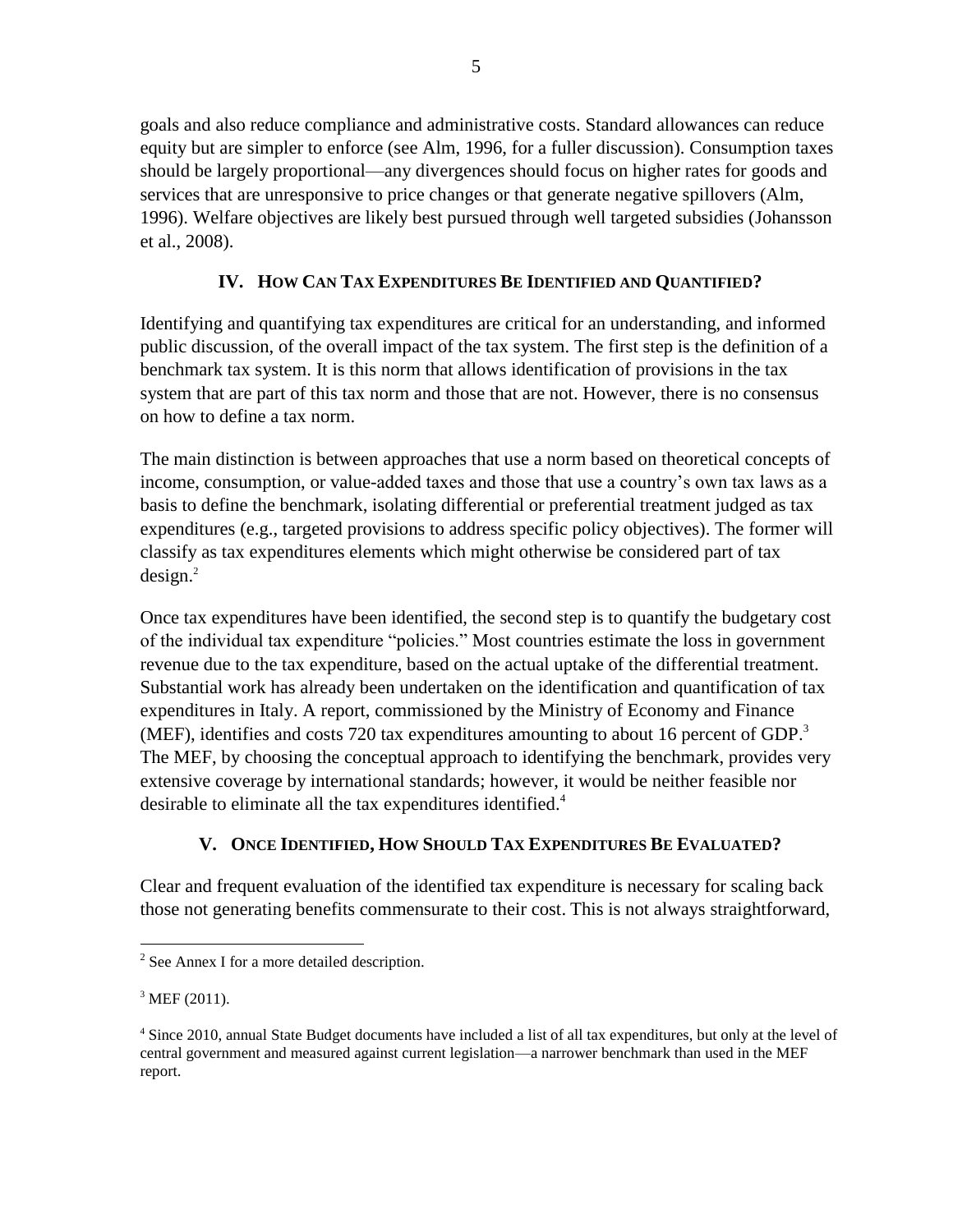in that the impact of tax expenditures on behavior is often hard to identify; but even in such cases, some sense can be given of whether it is plausible that the response is large enough to warrant the costs incurred. As a start, tax expenditures should be evaluated within the framework used to analyze the tax system as a whole:

- 1. Does the tax expenditure promote or hinder economic efficiency? To what extent does it influence taxpayer behavior in desirable ways or distort behavior in undesirable ways?
- 2. Is the tax expenditure fair? Are similar individuals treated similarly? Does the tax expenditure account for individuals' different capacities to bear the burden of taxation?
- 3. Is the tax expenditure simple and easily administered? This includes calculating tax liability, filing taxes, government administration, enforcement, and ease of evasion.
- 4. Is the tax expenditure vulnerable to lobbying? Does the tax expenditure benefit very specific interests groups, and how frequently are costs and benefits scrutinized?

It is also important to compare tax expenditures with alternative spending measures and, more generally, to assess them in the light of what can be achieved on the spending side. For example, some of the tax expenditures with social objectives, such as the dependent relative tax credit, potentially overlap with the objectives of social assistance programs run through the social security system—the relative costs and merits of both delivery options need to be considered.

# **VI. WHAT TYPES OF TAX EXPENDITURES ARE THERE IN ITALY?**

# **A. Personal Income Tax (PIT)**

Establishing the relevant benchmark for the personal income tax is not easy, as it is a prime tax instrument for redistribution. While the literature offers some guidance on what is optimal (i.e., a natural benchmark), it requires a subjective assessment of the equityefficiency trade-off. Some targeted allowances can be desirable, but in practice many are often not effective. In Italy, tax expenditures were measured both against a measure of comprehensive economic income (consumption plus change in net worth) and also against a dual income tax (DIT) system, which taxes labor income at progressive rates but capital income at a low single rate.<sup>5</sup>

 $<sup>5</sup>$  A DIT differs from a 'comprehensive' income tax in distinguishing between capital and labor income (rather</sup> than subjecting the sum of the two to a single progressive scale). To avoid arbitrage opportunities and facilitate implementation, the textbook prescription is to set the corporate income tax rate equal to the single rate on capital income. See IMF (2012) for a fuller discussion.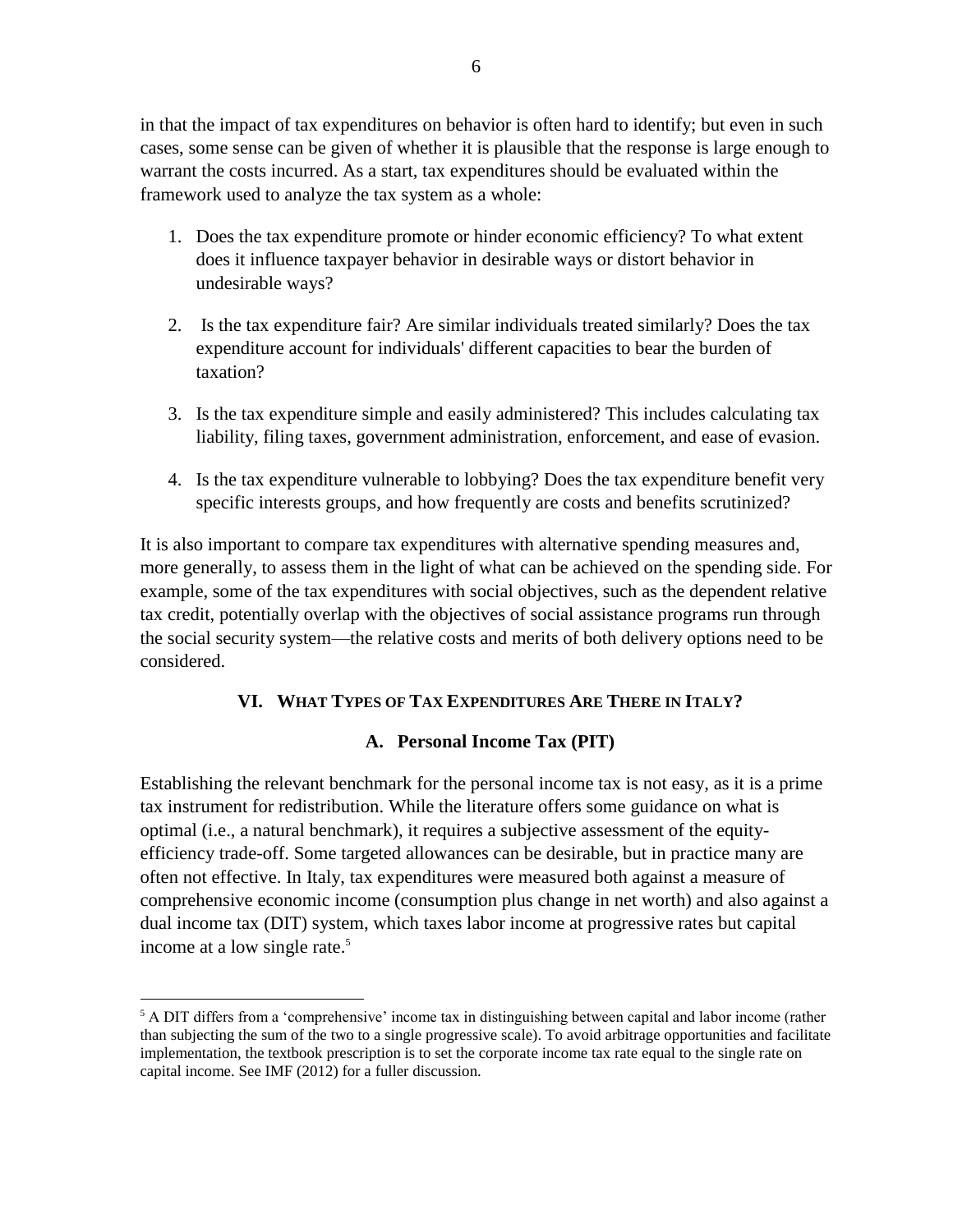Many of the largest identified PIT tax expenditures are arguably desirable parts of a normal tax system. Table 2 summarizes the largest PIT tax expenditures, collectively worth over 5 percent of GDP.

| <b>Table 2. Summary of Largest PIT Tax Expenditures</b>                                                                  |                     |            |                                                                                                                                                              |
|--------------------------------------------------------------------------------------------------------------------------|---------------------|------------|--------------------------------------------------------------------------------------------------------------------------------------------------------------|
| <b>Description</b>                                                                                                       | Value<br>(billions) | <b>GDP</b> | <b>Percent Comment</b>                                                                                                                                       |
| Tax credit for wage income from employment, pensions, self-<br>employment and similar income.                            | 37.73               | 2.41       | This regime is a substititue for the fact that Italy has no lower<br>personal income tax threshold.                                                          |
| Various financial subsitute taxes (lower rates) on interests,<br>dividends, capital gains and other forms of return.     | 13.17               | 0.84       | Substitute tax regime by-passes the requirement to tax<br>capital income according to the progressive PIT schedule by<br>mimicking a Dual Income tax regime. |
| Tax credit for dependent relatives.                                                                                      | 10.50               | 0.67       | This benefit is sometimes considered a measure of ability to<br>pay and part of the benchmark system rather than a tax<br>expenditture.                      |
| Tax exemption (excluded from base) for contributions to<br>welfare and pension schemes for employees.                    | 10.10               | 0.64       | Pension contributions are excluded and pension income is<br>taxed. Avoids double taxation.                                                                   |
| Lower PIT rates for payment of separation allowances and<br>"golden handshakes"                                          | 5.10                | 0.33       | Unwinds tax progressivity that would come from what is<br>effectively receipt of multi-year income in one period.                                            |
| Tax exemption (excluded from base) for compulsory<br>contributions to welfare and pension schemes for self-<br>employed. | 4.31                | 0.28       | Pension contributions are excluded and pension income is<br>taxed. Avoids double taxation.                                                                   |
| Tax credit for medical expenses and health assistance<br>services.                                                       | 2.36                | 0.15       | Considered to have welfare objective.                                                                                                                        |
| Sum of largest PIT tax expenditures.                                                                                     | 83.26               | 5.32       |                                                                                                                                                              |

The largest single item is a universal tax credit that compensates for the lack of an income tax threshold, which Italy does not have but many other countries do. Consequently, it can be seen as a key component of a progressive income tax system. Similarly, the  $2<sup>nd</sup>$  largest tax expenditure in this category allows capital income to be taxed at a low and (almost) uniform rate. As such, it is an intrinsic part of the DIT system. The third largest item is a tax credit for dependent relatives, which in many countries is considered a measure of ability to pay and hence contributes to the fairness of the tax system. Arguably, of the largest PIT tax expenditures, the tax credit for medical expenses and health services is one that most likely could be replaced by a better targeted expenditure program.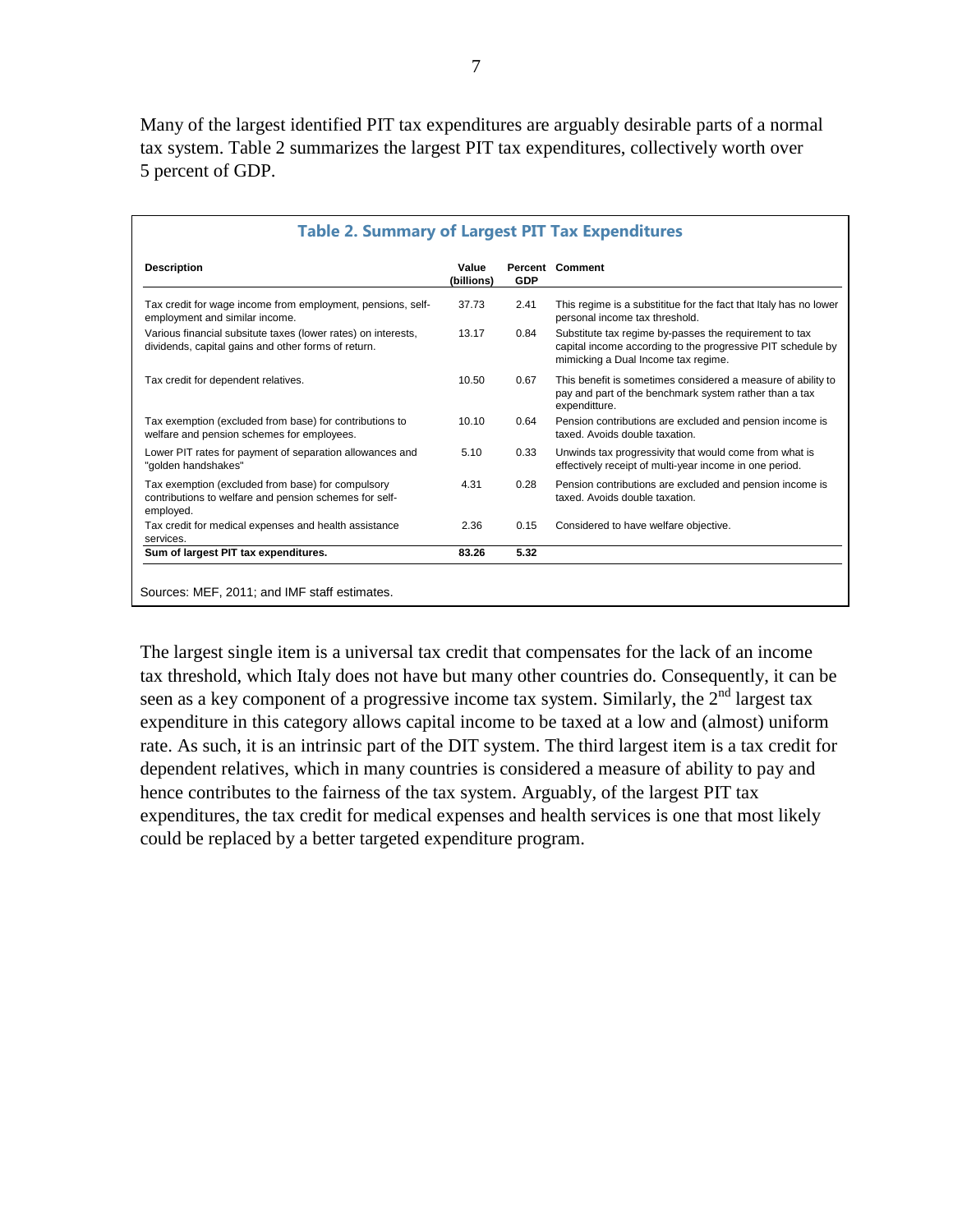## **B. Corporate Income Tax (CIT)**

To measure CIT tax expenditures, a concept of net business profit was applied. The largest CIT tax expenditure is a measure to avoid double taxation of foreign sourced dividends. Other measures, although less a feature of a normal CIT system, could have their merits in the current environment, such as the deductibility of social security costs from the regional business value added tax (IRAP). This measure was introduced to reduce the labor tax wedge and incentivize hiring by firms. Other CIT tax expenditures, such as those to incentivize restructuring and mergers, should be weighed against other policy options for achieving this objective, such as a streamlining of court processes.

An important element of corporate/business taxation in Italy is the Allowance for Corporate Equity (ACE). It is an important example of a provision that looks like a tax expenditure but can also be considered a key element of tax design. By providing a tax deduction for a notional return on additional equity injected into companies, this system reduces the cost of such finance and eases the tax incentive to use debt rather than equity finance. It constitutes an important step toward greater neutrality for business investment and financing decisions, taking Italy closer to a form of "dual income tax".

| <b>Description</b>                                                                                                                                                                                              | Value<br>(billions) | <b>GDP</b> | <b>Percent Comment</b>                                                                                                                       |
|-----------------------------------------------------------------------------------------------------------------------------------------------------------------------------------------------------------------|---------------------|------------|----------------------------------------------------------------------------------------------------------------------------------------------|
| Foreign-source dividends received by a resident corporate<br>taxpayer are 95% exempt from CIT.                                                                                                                  | 8.38                | 0.54       | Measure to avoid double taxation.                                                                                                            |
| Subsitute tax (16 percent) for capital gains from goodwill,<br>trademarks and other intangible assets resulting from<br>extraordinary operations, such as restructuring and mergers.                            | 7.43                | 0.47       | Tax provision to promote firm dynamism and incentivize new<br>activity.                                                                      |
| Full deduction from IRAP tax base of SSC costs related to<br>permanent workers; full deduction from PIT and CIT tax base<br>of IRAP on labour costs (plus partial deductability of interests<br>$costs)$ . $1/$ | 6.69                | 0.43       | Provision mainly to reduce labor tax wedge.                                                                                                  |
| Substitute tax for capital gains arising from "extraordinary"<br>operations, suchs as mergers, divisions, and transfers of<br>companies.                                                                        | 6.40                | 0.41       | Measure to favor restructuring, which brings higher<br>depreciation charges (lower taxes) from corporates in the<br>future.                  |
| Subsitute tax on capital gains (lower rate) from revaluation of<br>assets held on the balance sheet at historical cost.                                                                                         | 4.18                | 0.27       | Generates current revenue for the authorities in exchange<br>for higher depreciation charges (lower taxes) from<br>corporates in the future. |
| Sum of largest CIT tax expenditures.                                                                                                                                                                            | 33.08               | 2.11       |                                                                                                                                              |

1/ Full deduction of IRAP labor costs from PIT and CIT was introduced in Law 214/2011 and is not explicitly costed in the table, which instead includes estimates based on earlier lump-sum deductions per employee.

Sources: MEF, 2011; and IMF staff estimates.

# **C. Value Added Tax (VAT)**

A uniform rate with a broad base is a good benchmark as the VAT is not a good instrument either to address externalities, or to deal with redistribution. The information requirements needed to operate a differential VAT regime that improves (rather than worsens) economic welfare is so onerous as to make it impractical. Moreover, the welfare objectives are most probably better achieved through special excise taxes or direct subsidies rather than by a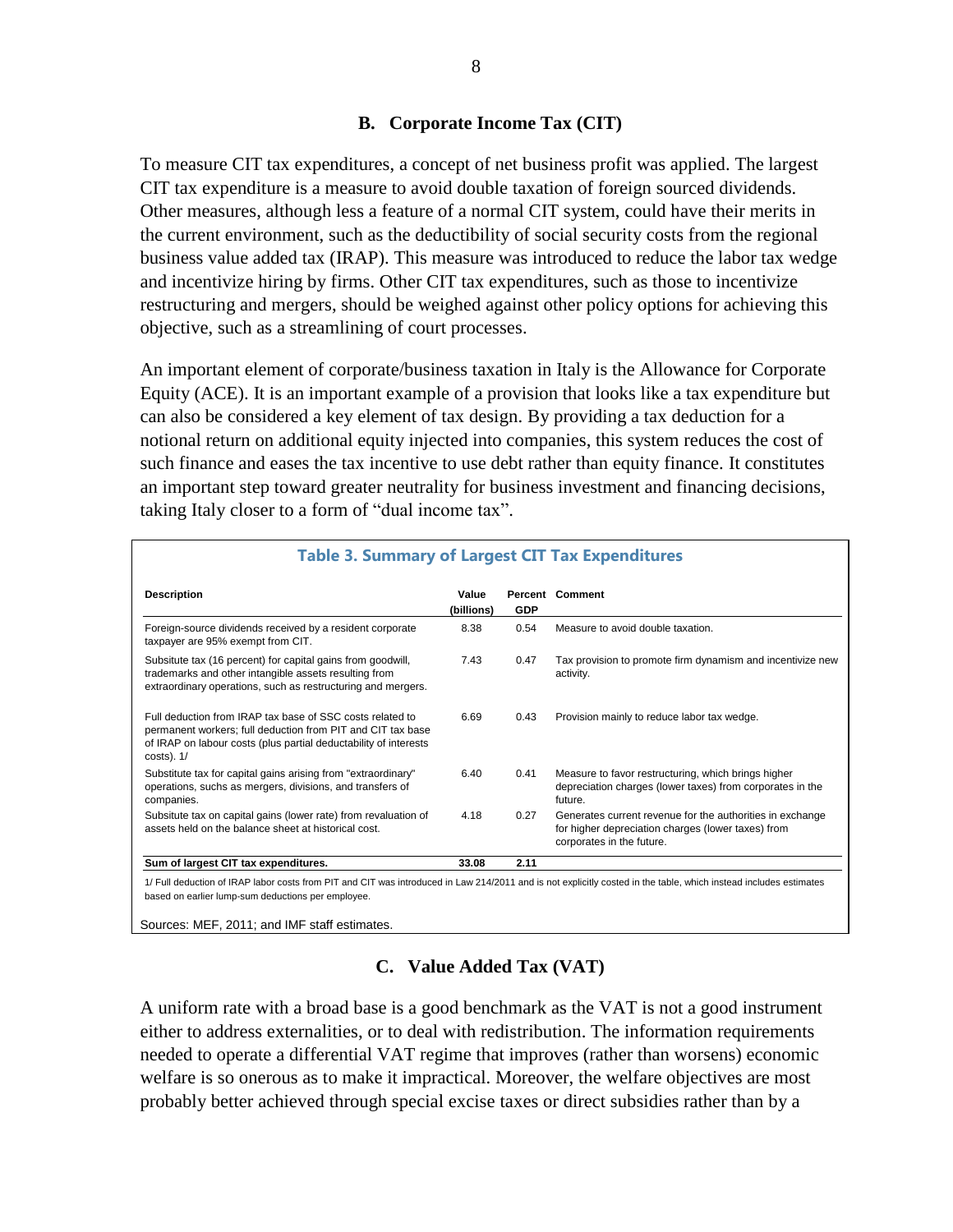multi-rate VAT system (Johansson et al., 2008). Consequently, the top-down policy gap outlined below is a useful concept, as it measures a deviation from a benchmark that is deemed optimal.

For the VAT, the shortfall of C-efficiency<sup>6</sup> from 100 percent can in principle be decomposed into terms relating to both the compliance gap and a "policy gap," reflecting the extent to which consumption is not actually taxed at the standard rate. For Italy, C-efficiency is estimated at around 41 percent in 2010—revenue was 41 percent of what it would have been had the then-standard rate been applied to actual taxable consumption. Combining this with a compliance gap of around 30 percent, as the studies of the Revenue Agency suggest, implies a policy gap also of around 41 percent. These calculations are illustrative, in that they derive from distinct data sources that are not fully comparable. Nonetheless, they give some sense of the relative potential of design and compliance improvements: halving the compliance gap, maintaining all tax rates unchanged, would thus raise about 1.3 percent of GDP; halving the policy gap, keeping the standard rate unchanged, would raise about 2.7 percent of GDP. (The policy gap can in turn be decomposed into elements reflecting rate differentiation and the operation of exemptions: Box 1 illustrates for Italy).<sup>7</sup>

#### **Box 1. Decomposing the IVA Policy Gap**





<sup>6</sup> C-efficiency is the ratio of VAT revenues to the product of the standard VAT rate and consumption.

 $7$  Box developed from IMF (2012).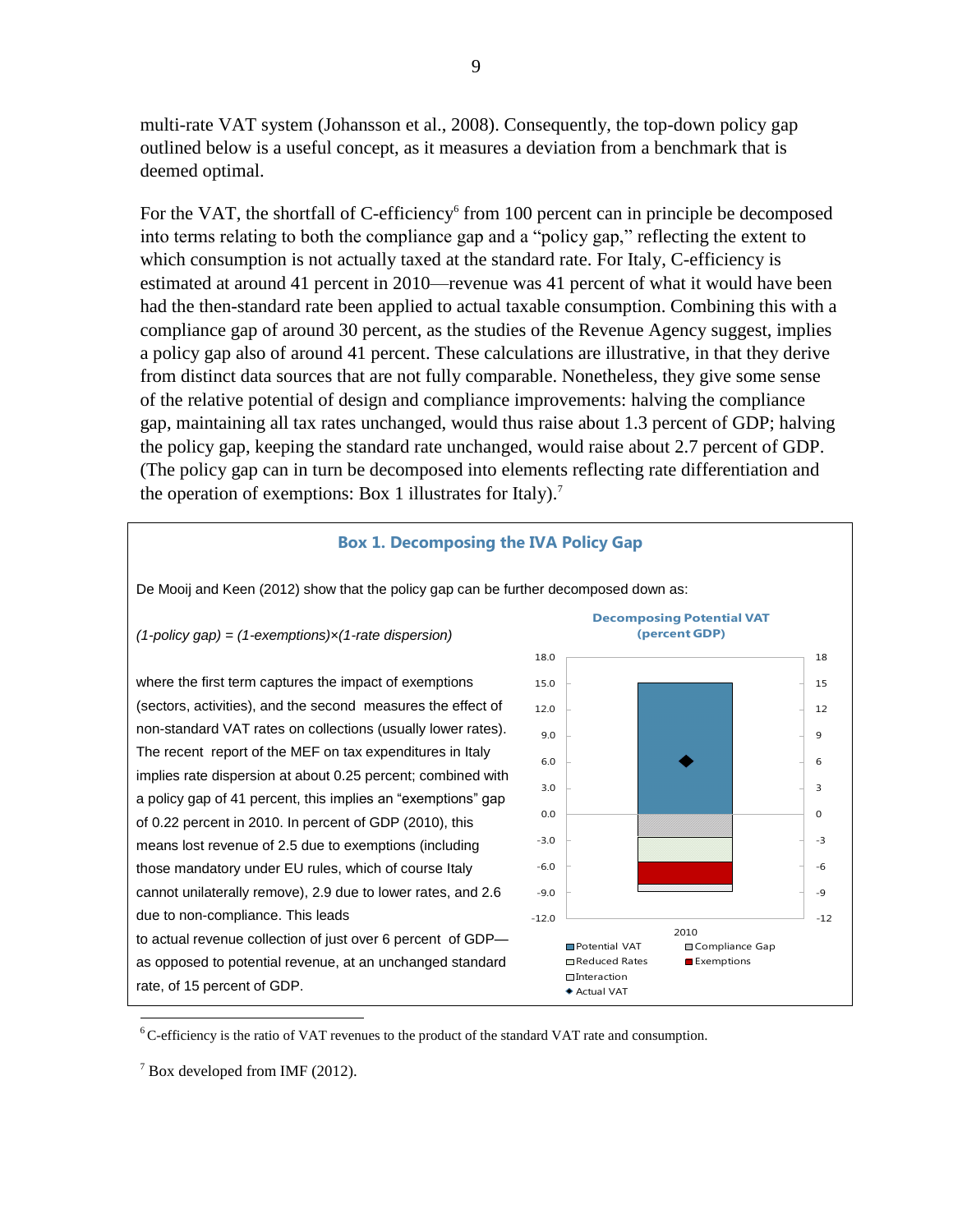The largest VAT tax expenditures in the MEF report are the reduced rates (2.5 percent of GDP), consistent with a top-down decomposition of the VAT policy gap. $8$  However, the estimated cost of exempt regimes from the decomposition of the policy gap (2.5 percent of GDP) is much larger than that found by the MEF (0.06 percent of GDP)—this is likely due to the unquantified miscellaneous exempt regimes, both national and EC-mandated. Both groups of exempt regimes should be scrutinized. The MEF report also quantifies the cost of VAT reduced rates and some of the exempt regimes; these are summarized in Table 4.

| <b>Table 4. Summary of Largest VAT Tax Expenditures</b>                     |                     |            |                                                                                                                                     |
|-----------------------------------------------------------------------------|---------------------|------------|-------------------------------------------------------------------------------------------------------------------------------------|
| <b>Description</b>                                                          | Value<br>(billions) | <b>GDP</b> | <b>Percent Comment</b>                                                                                                              |
| VAT reduced rate (10 percent).                                              | 24.60               | 1.57       | Including food items, restaurants and hotels, pharmaceutical<br>and medical products, energy products and recreational<br>services. |
| VAT reduced rate (4 percent).                                               | 14.60               | 0.93       | Including food items, books and newspapers, and school<br>and company canteens.                                                     |
| <b>VAT Exemptions</b>                                                       |                     |            |                                                                                                                                     |
| <b>Italy Specific</b>                                                       |                     |            |                                                                                                                                     |
| Special regime/s for agricultural producers                                 | 0.31                | 0.02       |                                                                                                                                     |
| Special regime for publishing sector                                        | 0.24                | 0.02       |                                                                                                                                     |
| Special regime for tobacco and match producers                              |                     |            |                                                                                                                                     |
| Supplies of goods to (solely) charitable, educational or<br>research bodies | 0.17                | 0.01       |                                                                                                                                     |
| Exemption for funeral services                                              | 0.12                | 0.01       |                                                                                                                                     |
| Miscellaneous other regimes                                                 |                     |            |                                                                                                                                     |
| EC regulations                                                              |                     |            | Including financial sector, travel agencies, used cars,<br>secondhand goods, antiques, sales by auction etc.                        |
| Sum of largest VAT tax expenditures.                                        | 40.04               | 2.56       |                                                                                                                                     |

# **D. Excise Tax**

The benchmark used in the MEF study is the legal tax system, although in principle, as excise taxes are designed to address externalities, one could assess the extent to which taxes fall short of the Pigouvian rate. Most excise tax expenditures are designed to provide some degree of competitive advantage to sectors that could be better achieved through other reforms—for example, structural reforms to reduce the cost of energy (see Table 5).

 $8$  The MEF estimate of the cost of reduced rates (2.5 percent of GDP) differs slightly from the estimate in Box 1 (2.9 percent of GDP) due to differences in the estimated base of taxable consumption.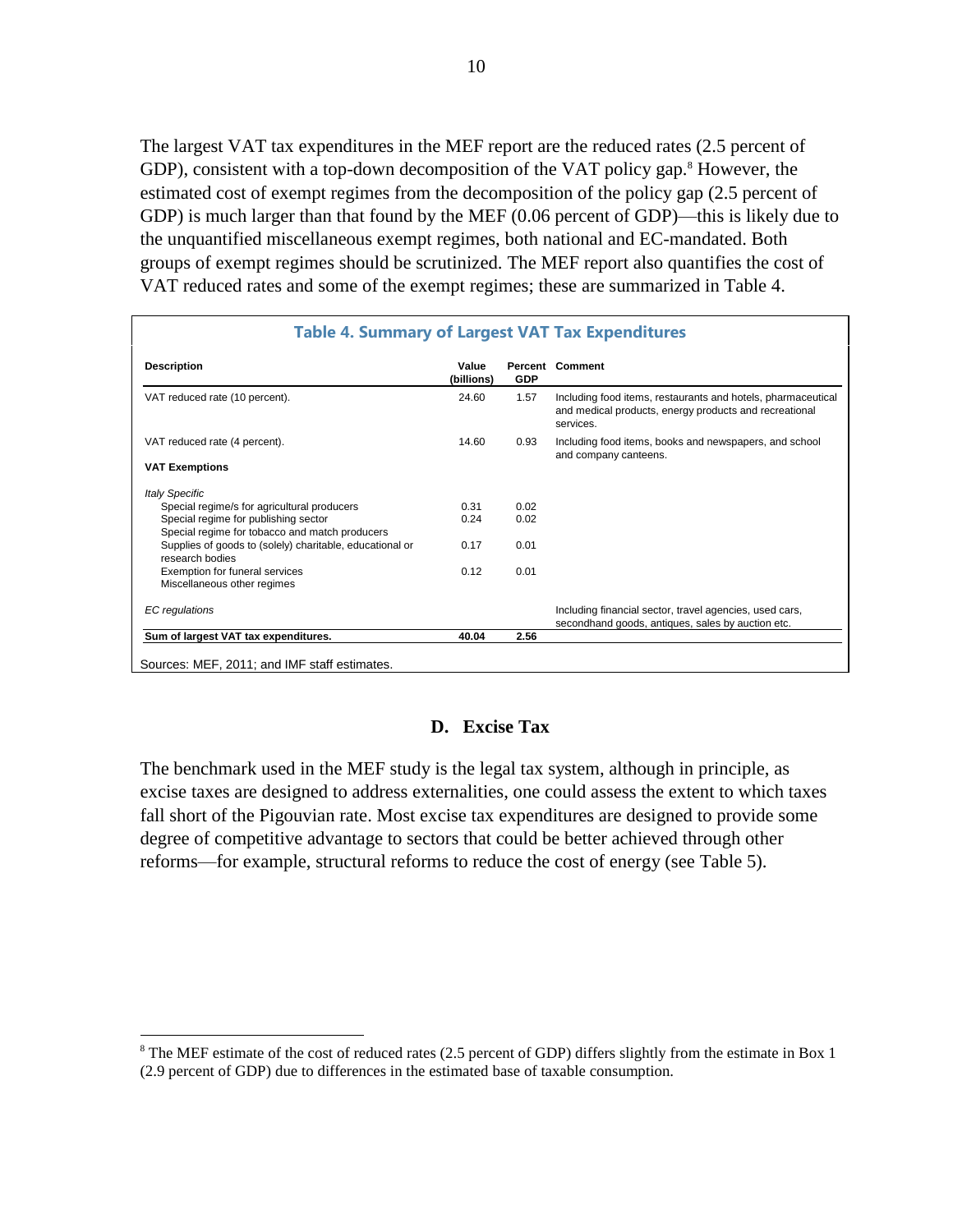| <b>Table 5. Summary of Largest Excise Tax Expenditures</b>                         |                     |            |                        |
|------------------------------------------------------------------------------------|---------------------|------------|------------------------|
| <b>Description</b>                                                                 | Value<br>(billions) | <b>GDP</b> | <b>Percent Comment</b> |
| Reduced excise tax for public transport companies.                                 | 1.67                | 0.11       | Sectoral benefits.     |
| Reduced excise tax for agricultural sector.                                        | 0.96                | 0.06       | Sectoral benefits.     |
| Tax exemption for houses with monthly energy consumption<br>between 3 and 120 KWH. | 0.55                | 0.04       |                        |
| Sum of largest Excise tax expenditures.                                            | 3.17                | 0.20       |                        |

# **E. Other taxes**

Some very large tax expenditures have already been removed with recent reforms. For example, the proposed revaluation of property cadastral values will eliminate previously identified tax expenditures related to property and transfers taxes (Eyraud, 2013).

# **VII. WHICH TAX EXPENDITURES SHOULD BE REFORMED AND HOW?**

Italy has a strong foundation to build on in terms of reforming tax expenditures. As mentioned, much work has already been undertaken on the identification and quantification of tax expenditures by the MEF. In addition, the draft tax reform law (*Delega Fiscale*) provides for the annual publication of a list of tax expenditures according to criteria and a methodology that will be supported by an external review body. This goes beyond the standards set out in the IMF Code of Good Practices on Fiscal Transparency and the OECD Best Practices for Budget Transparency.<sup>9</sup>

Several other steps should be considered.

- *Ideally, all tax expenditures should be regularly and systematically reviewed, just like regular government expenditures*. Indeed, in Italy tax expenditures reviews should be combined with spending reviews to allow policy makers to analyze holistically government support to particular sectors, activities, regions, or agents. Otherwise, there is a risk of overlapping objectives and expenditures between different programs. The text table provides an illustrative estimate of agricultural sector support, but the transport sector and social welfare programs are other areas where potential duplication should be evaluated.
- *Tax expenditures often do not require annual scrutiny and renewal by Parliament*. To incentivize proper consideration of costs and benefits, the authorities could consider legislating expiry clauses for all tax expenditures (especially those benefiting particular groups). In addition, any extension of existing tax expenditures, or granting of new ones, should only be possible as part of the annual budget process.

<sup>&</sup>lt;sup>9</sup> IMF (2007) Article 3.1.3 and OECD (2002).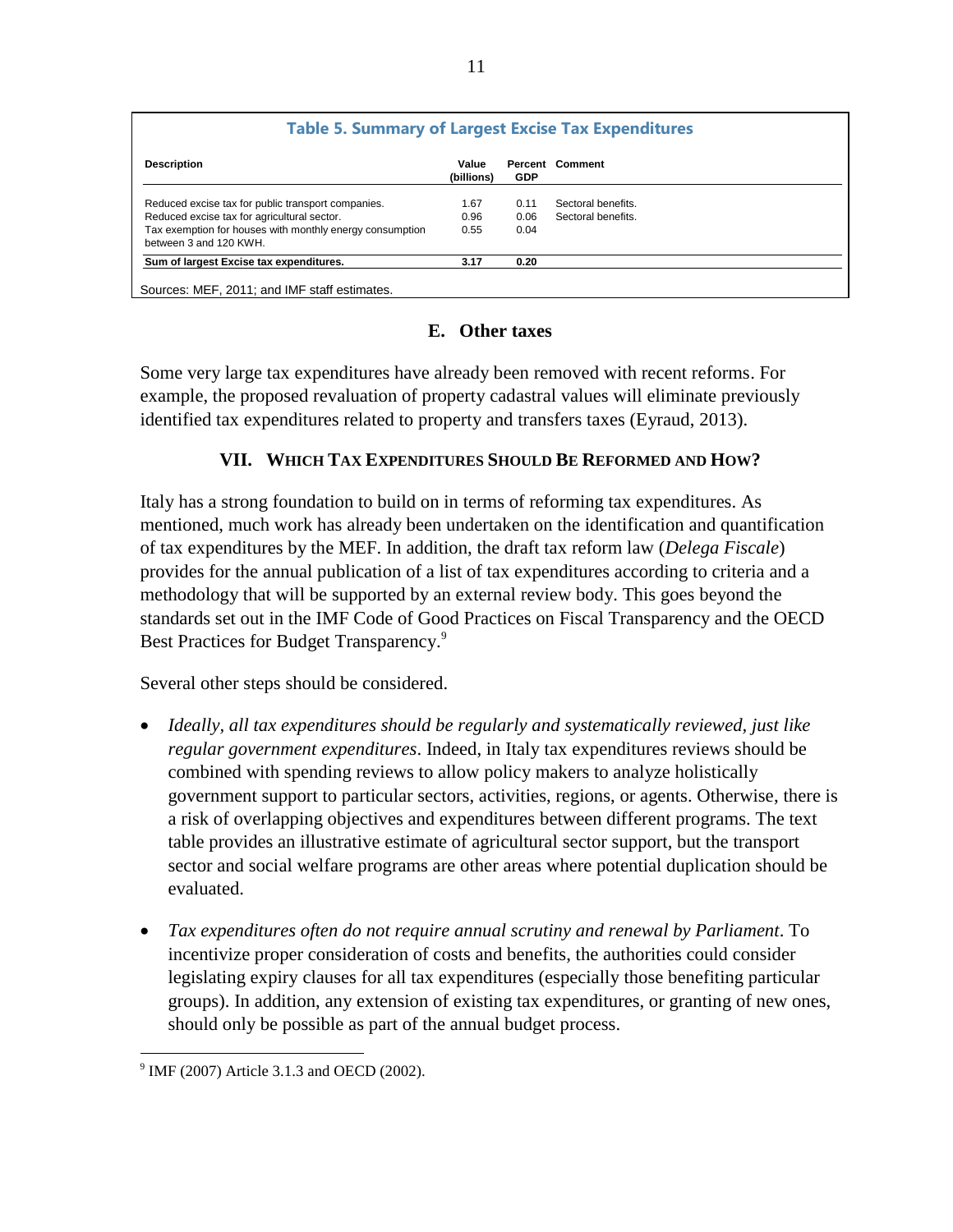*Particular caution is needed in aggregating tax expenditures*, because the aggregate revenue gain from eliminating two tax advantages may differ from the sum of the gains from eliminating each in isolation.

It is hard to identify up front how much could be saved from a thorough review. However, using the study already done, policy makers should consider priority reviews for tax expenditures that are not fully quantified (e.g. VAT exempt regimes); are poorly targeted (e.g. VAT reduced rates); are

**Description Value Percent (billions) GDP** *Tax Expenditures* Reduced excise tax for agricultural sector. 0.96 0.06 Special VAT regime for agriculture. 0.31 0.02 Reduced IRAP rate for agricultural sector. 0.23 0.01<br>CIT exemption for certain agricultural cooperatives. 0.17 0.01 CIT exemption for certain agricultural cooperatives. 0.17 0.01 Reduced transaction taxes for rural property. 0.16 0.01 *Budget Support*  National funds for rural development 1.5 0.10 EC Comon Agricultural Policy (mainly single payment) 5.9 0.38 **Selected Support for Agricultural Sector**

Source: MEF (2011), Ministero delle Politiche Agricole e Forestali (2013).

better covered by expenditure programs (e.g. for medical services); benefit only certain groups that also receive spending support (e.g. reduced VAT and excise tax for public transport companies and agriculture); and are distortionary (e.g. preferential treatment for government bonds). Table 6 provides an illustrative guide for priority review (it should be noted that savings will not equal the total estimate of the tax expenditure cost if it is to be replaced by a better targeted spending program or if the reduction is partial).

| <b>Description</b>                                                                                                                      | Value<br>(billions) | <b>GDP</b> | <b>Percent Comment</b>                                                                                                                                                         |
|-----------------------------------------------------------------------------------------------------------------------------------------|---------------------|------------|--------------------------------------------------------------------------------------------------------------------------------------------------------------------------------|
| <b>VAT Reduced Rates</b>                                                                                                                | 39.20               | 2.50       | Not all of this can be saved, but some reduced rates could<br>be eliminated and others harmonized. Expenditure programs<br>may be needed to offset some redistributive impact. |
| VAT Exempt Regimes                                                                                                                      | $\cdots$            | 2.52       | Top-down estimate. Some are EC requirements.                                                                                                                                   |
| Fuel excise tax exemptions and reduced rates                                                                                            | 3.17                | 0.20       | Accelerated structural reforms could provide alternative<br>support to productivity.                                                                                           |
| Income tax credit for medical expenses and health assistance<br>services.                                                               | 2.36                | 0.15       | Objectives potentially better achieved by spending progam.                                                                                                                     |
| Income tax credit for interest paid on mortgage for principal<br>residence (or construction of principle residence).                    | 1.34                | 0.09       | A complete repeal could create budget difficulties for some<br>households, so a review should proceed with caution<br>focusing first on new mortgages.                         |
| Reduced income tax rates on the interest and bonuses from<br>government securities and other forms of public debt e.g.<br>postal bonds. | 1.38                | 0.09       | Supports government bond market over other forms of<br>investment.                                                                                                             |
| CIT: substitute taxes to encourage restructuring, mergers and<br>transfers.                                                             | 13.83               | 0.88       | Objectives potentially better achieved through structural<br>reforms. Estimates should be treated with caution as some<br>may be one-off.                                      |
| <b>Total (illustrative)</b>                                                                                                             | 61.28               | 6.44       |                                                                                                                                                                                |

## **VIII. CONCLUDING REMARKS**

Tax expenditures are revenue foregone due to special tax treatment, such as exemptions and lower rates. Although international comparisons are complicated by different methodologies and assessments as to what constitute a tax expenditure, tax expenditures in Italy are clearly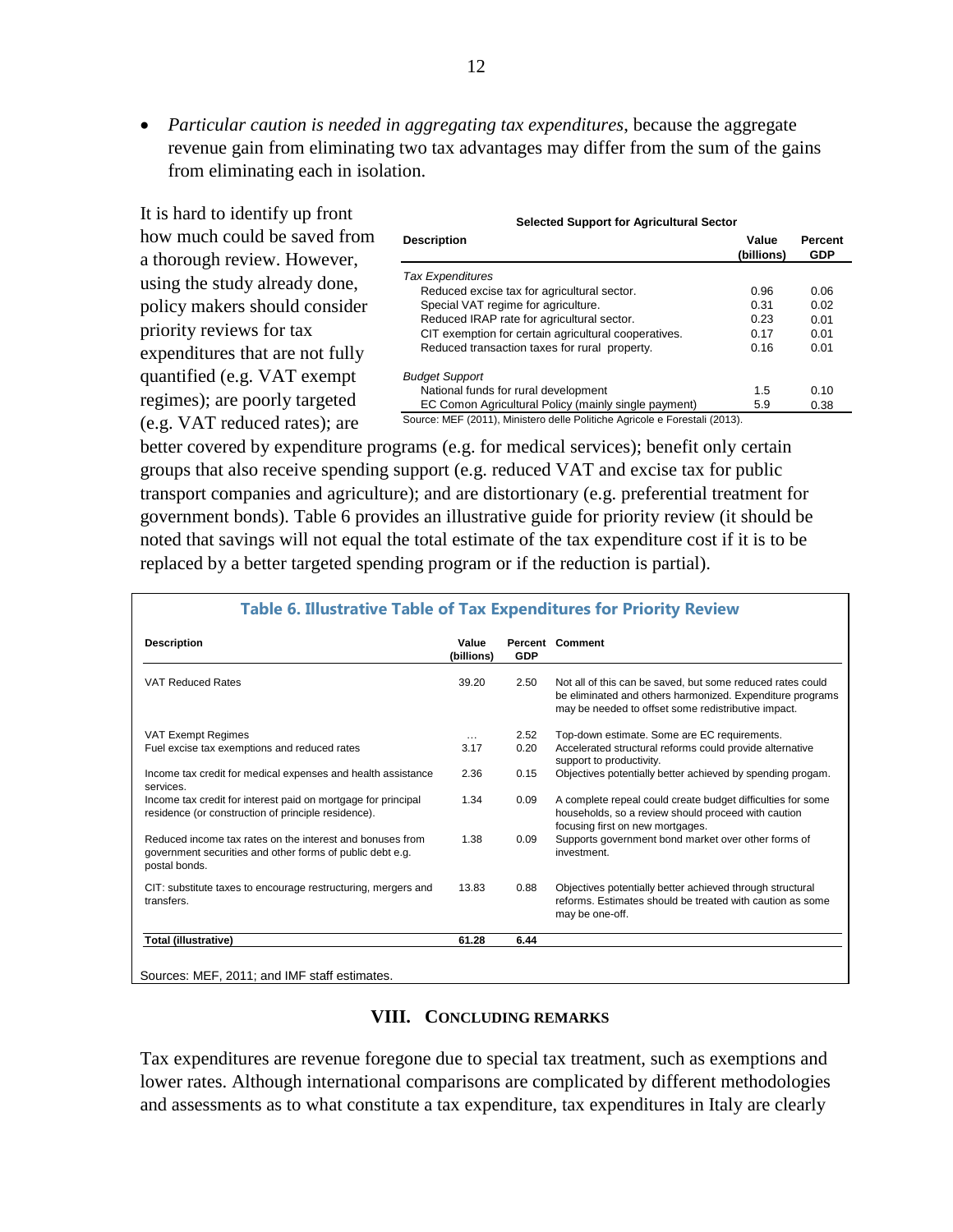elevated. Although some forms of tax support may be justified, such as the universal income tax credit in Italy that substitutes a minimum threshold, tax expenditures are often a poor way of pursuing policy objectives, create distortions, and escape public scrutiny. Instead, government support given through tax expenditures, in particular the VAT reduced rates and exemptions, should be reviewed regularly in the budget process alongside normal expenditure. An added benefit would be a simpler tax system that reduces administration costs and strengthens compliance.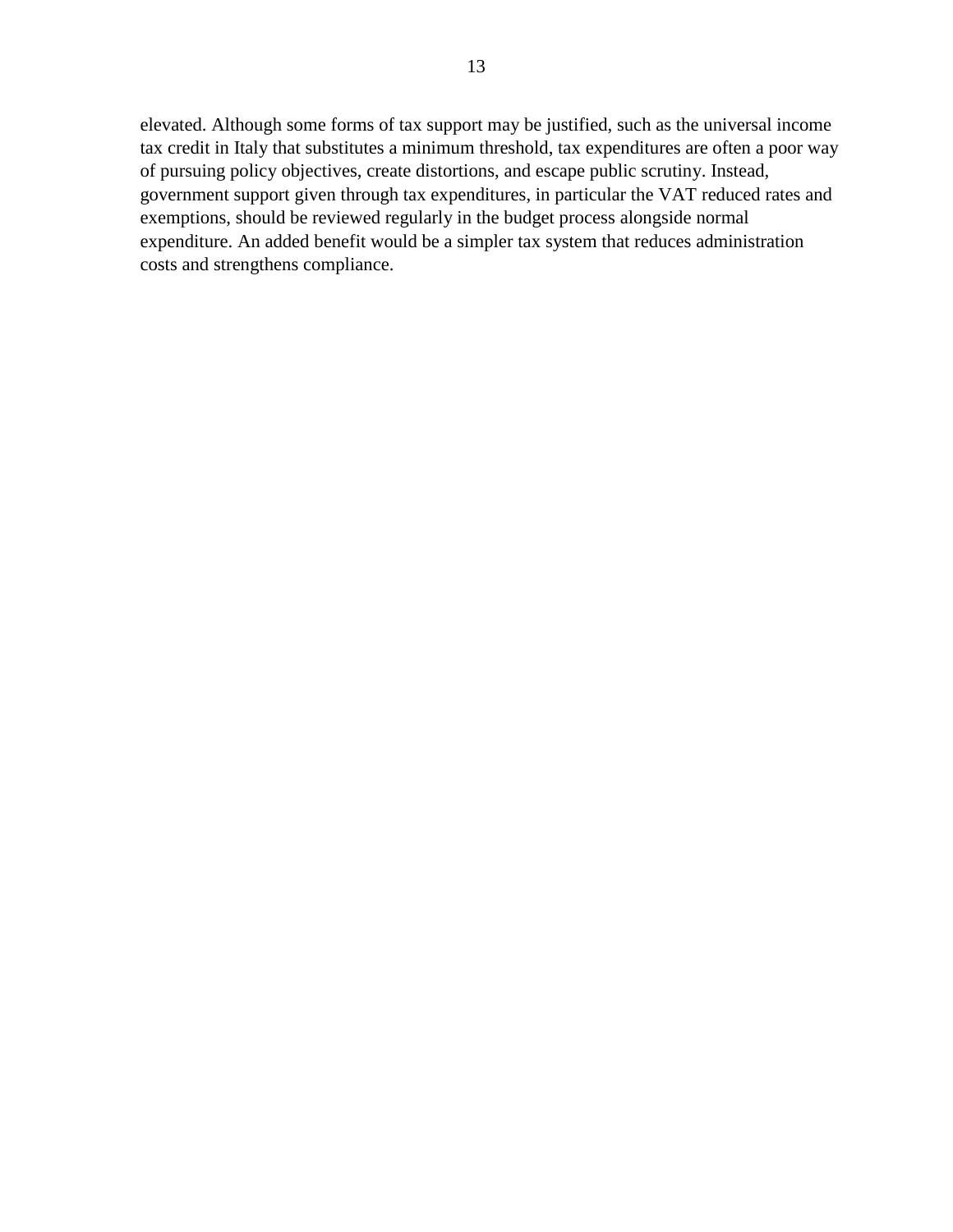#### **References**

- Alm, J., 1996, "What is an 'Optimal" Tax System?" *National Tax Journal*, Vol. 49 No.1, pp.117–33 (March 1996).
- Buckley, J., 2011, "Tax Expenditure Reform: Some Common Misconceptions," Special Report (Tax Analysts).
- Eyraud, L., 2013, "Reforming Capital Taxation in Italy," IMF Working Paper (forthcoming) (Washington: International Monetary Fund).
- International Monetary Fund, 2007, "Code of Good Practices on Fiscal Transparency." Available via the Internet: [http://www.imf.org/external/np/fad/trans/code.htm.](http://www.imf.org/external/np/fad/trans/code.htm)
- \_\_\_\_\_\_\_, *2012,* "Italy: The Delega Fiscale and the Strategic Orientation of Tax Reform," IMF Country Report No. 12/280.
- Johansson, A; C. Heady, J. Arnold, B. Brys and L. Vartia, 2008, "Tax and Economic Growth," Economics Department Working Paper, No.620 (Paris: OECD).
- Ministero dell'Economia e delle Finanze (MEF), 2011, ["Gruppo di lavoro sull'erosione](http://www.google.com/url?sa=t&rct=j&q=gruppo+lavoro+erosione+fiscale&source=web&cd=1&ved=0CEsQFjAA&url=http%3A%2F%2Fwww.mef.gov.it%2Fdocumenti%2Fopen.asp%3Fidd%3D28892&ei=YKgOUOreOvSG0QHkuICQAg&usg=AFQjCNHoqS1C5blc1J5pS6Z1MlduaRqXRg)  [fiscale: Relazione Finale.](http://www.google.com/url?sa=t&rct=j&q=gruppo+lavoro+erosione+fiscale&source=web&cd=1&ved=0CEsQFjAA&url=http%3A%2F%2Fwww.mef.gov.it%2Fdocumenti%2Fopen.asp%3Fidd%3D28892&ei=YKgOUOreOvSG0QHkuICQAg&usg=AFQjCNHoqS1C5blc1J5pS6Z1MlduaRqXRg)"
- Ministero delle Politiche Agricole e Forestali, 2013, "Uno Sguardo sulla Politica Agricola Comune (PAC)." Available via the Internet: <http://www.politicheagricole.it/flex/cm/pages/ServeBLOB.php/L/IT/IDPagina/287>
- Organization for Economic Cooperation and Development (OECD), 2010a, "Consumption Tax Trends," (Paris: OECD Publishing).
	- ———, 2010b, "Choosing a Broad Base —Low Rate Approach to Taxation," OECD Tax Policy Studies No. 19 (Paris: OECD Publishing).
- ———, 2010c, "Tax Expenditures in OECD Countries," (Paris: OECD Publishing).

———, 2002, "Best Practices for Budget Transparency." Available via the Internet: <http://www.oecd.org/dataoecd/33/13/1905258.pdf>